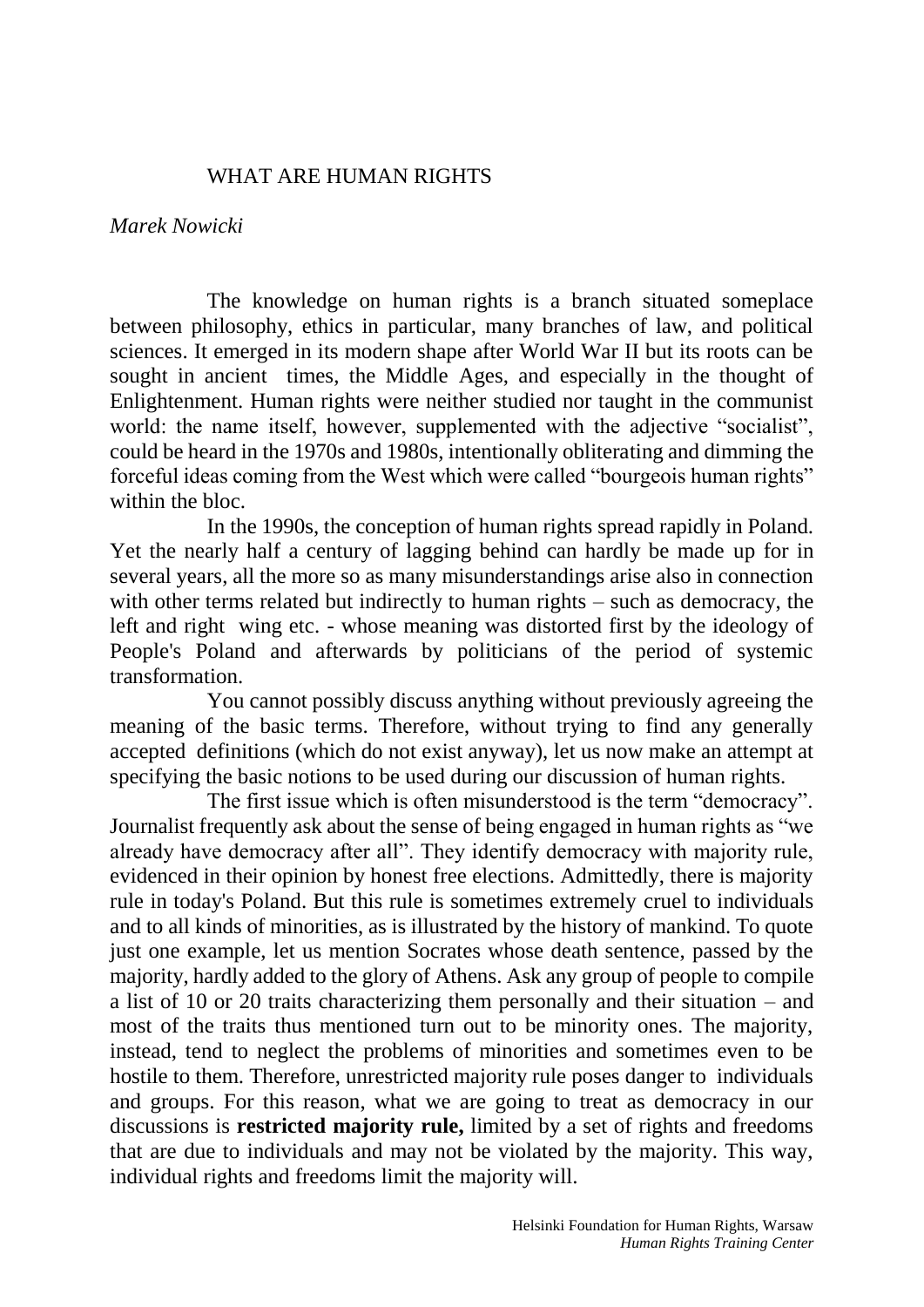The principle of limited power is often called that of **constitutionalism.** Today, it is asually reflected in chapters of written constitutions, the chapter in question being those on human rights and freedom. In particular, they place restrictions on the power of the legislature, forbidding parliamentarians to raise their hands and vote that tomorrow all thieves should be hanged, all Gypsies should be expelled, or land should be taken away from its owners. Thus **human rights and freedoms set the limits of majority rule in democratic society.** 

A notion of great importance for human rights is **the rule of law** (state ruled by law). "republic of Poland is a democratic state ruled by law", Article 1 of valid constitutional provisions states. A state ruled by law is one where the rules of the game between the individual and authorities are clear, stable and generally know. It is a state where the citizen can anticipate, with a very high degree of probability, the authorities' response to his conduct, this kind of state being governed by clearly stated law and not by arbitrariness of officials of functionaries.

Of course, a state ruled by law is not necessarily a democratic one, and a democratic state is not necessarily ruled by law.

Human rights and freedoms are found exclusively in i**ndividual's relations to state.** This is the so-called vertical operation of those rights. Attempts at describing relations between individuals on the grounds of human rights methodics and terminology ( so-called horizontal operation of human rights) have failed: speaking of human rights today, we mean nothing but the individual-state relations. Naturally, a person's family life, love, friendship and neighborhood relations give rise to numerous rights and obligations – these, however, are beyond the sphere of human rights.

Human rights are **individual** and not **collective** rights. Their subject is the individual. Therefore, in the area of human rights we cannot speak of rights of national minorities as this would the language and domain of politics ( an example of such collective right being e. g. The right to autonomy), but merely of the rights of persons belonging to national minorities. Similarly, there are no rights of the disabled seen as a group – merely the rights of each disabled person individually. The sole inconsistence in the differentiation between individual and collective rights is the introduction in the 1960s into both UN International Covenant on Human Rights of Article 1 which provides that "nations cannot be deduced from individual rights: they are typical collective rights. The original reasons for introducing those provisions were political: today, at any rate, speaking of human rights we mean the rights of individuals and not of nations, social classes or orders.

There are two basic groups of so-called human rights: **substantive** and **procedural** rights.

Substantive rights are specific freedoms and rights due to the individual : freedom of speech, conscience, religion, and choice of place of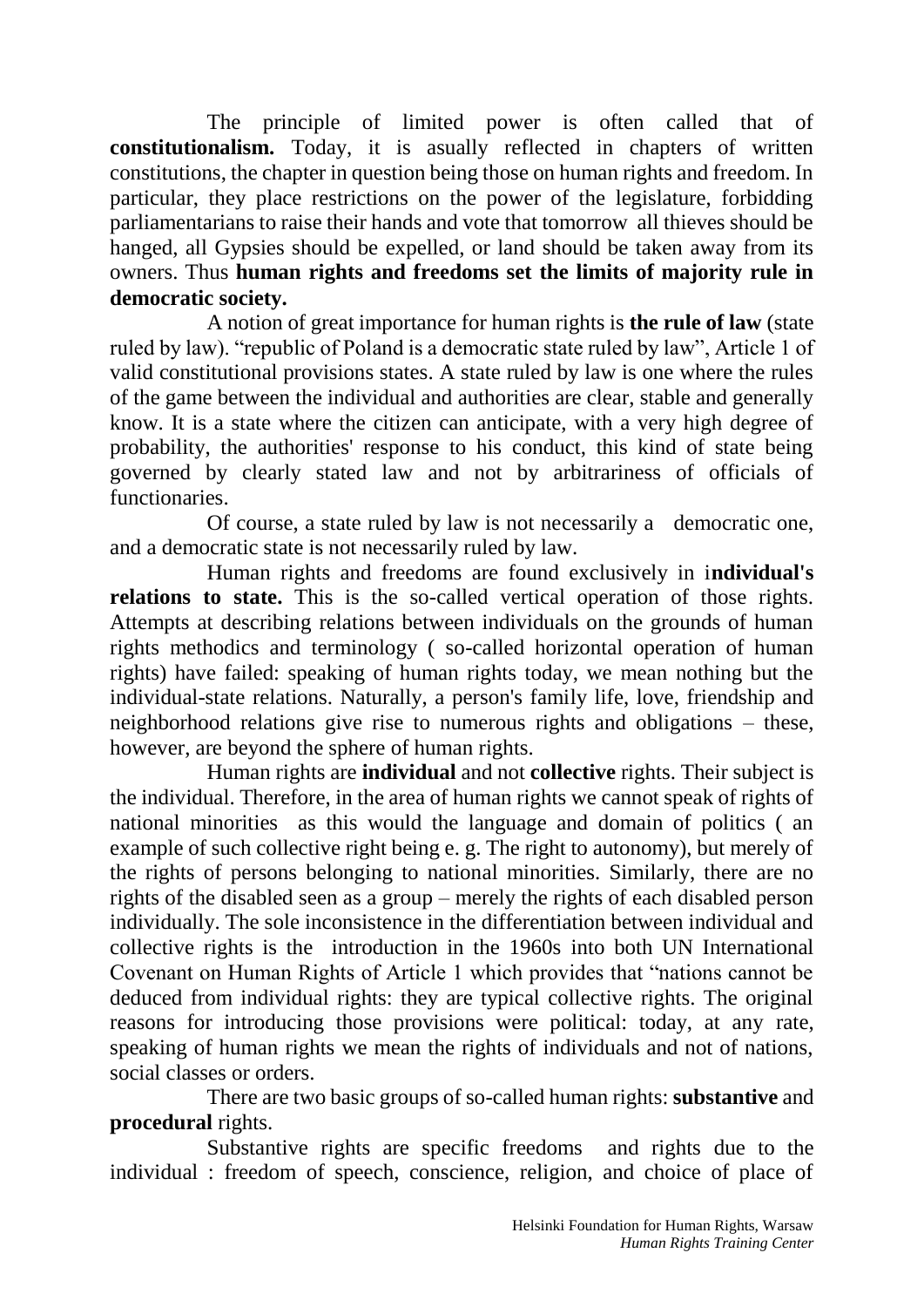residence, right to education etc.

Procedural rights are means of action on the individual's disposal and the related institutions which make it possible for him to exact the authorities' observance of his freedoms and the enjoyment of his rights.

The division is not always a clear-cut one: for example, the right to court can be treated as substantive in some situations ( if the court is used as an arbiter to settle a person's dispute with another individual), or as procedural in some other ones ( if a person goes before the court to sue and institution which has violated his rights).

Substantive rights are divided into **rights** and f**reedoms**. A **right** (sometimes called positive right) is the duty of those in power actively to do something for each individual. For example, the right to education lays on authorities the responsibility for providing a network of schools thus making it possible for each and every child to receive education. Matters such as payment for such education – either direct tuition fees or taxation paid to the budget – are of secondary importance here: if, however, a child is banned from education (due, for example, to absence of an effective system of scholarships in the former case, we deal with violation of the right to education. Similarly, the right to court is the authorities ' duty to provide a network of courts for each individual to be able to bring a matter of importance to him before the court for examination and decision.

**Freedoms** (sometimes called negative rights) are bans, imposed on those in power, on interfering with specific areas of individual life. Freedom of speech, religion, etc. are bans on the state authorities' interference with those areas of human activity. Briefly, if a person has a right, this means that the authorities are obliged to do something for that person: in the case of freedom, the authorities are obliged to abstain from action.

The Polish language tradition sometimes clashes with this classification: literally interpreted, the right to life would mean that state is to make a person immortal, while what is actually concerned here is rather a freedom of life. Similarly, the right of assembly is a ban on interfering with peaceful assemblies of people, whatever their site and slogans – that is, freedom of assembly. Trying to oppose linguistic standards is a difficult and not too advisable task: yet differentiation between positive and negative rights is essential.

Some of the rights are called **inalienable**. They are rights due to the individual which that individual cannot resign. A document signed by a person and stating that he resigns his personal freedom any yields himself another person's slave would have no legal effect whatever: it would be irrelevant from the very start. Effective, instead, is a person's disposal of property: the owner is free to limit his right of ownership as property is not an inalienable right.

The facts considered that human rights and freedoms take place between the individual and authorities, it has to be stated that there are three basically different approaches to the nature of such relations.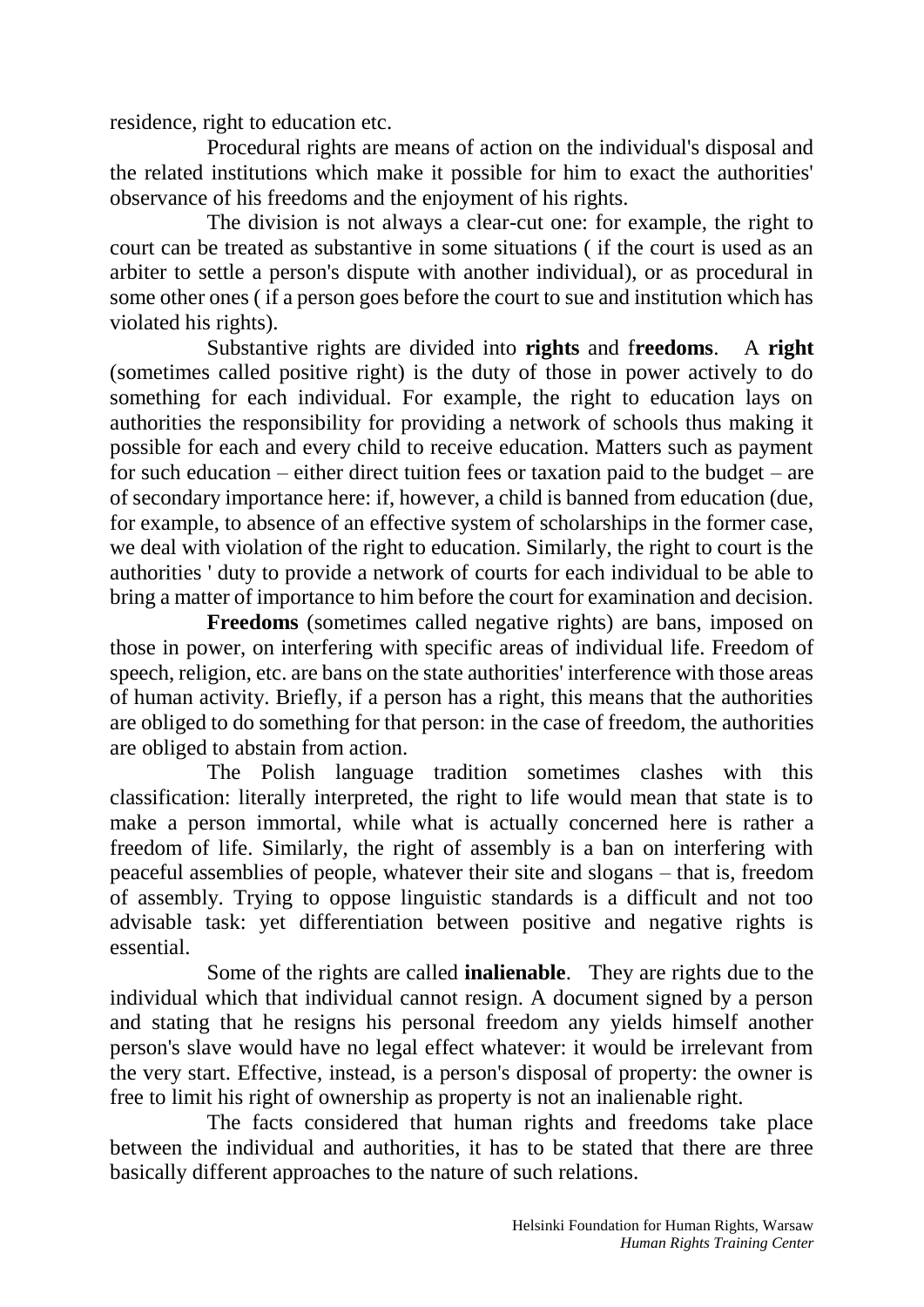The first approach assumes that power comes first: it is those in power who are kind and generous enough to grant specific rights to the people. Thus what people actually enjoy in terms of rights is what those in power chose to grant to them. This approach can be found in all communist constitutions<sup>1</sup>, and also in some 19<sup>th</sup> century European ones.

The second approach bases on the model of social contract: the contract is negotiated by those in power and the people interpreted as a group of individuals (and not as Marxist society which – being a "new quality" - may have its own aims independent of the will and interest of its members). The ruled agree to render specific services to the ruling ( as e. g. To pay taxes), and the ruling undertake to do something for the people ( that is, to fulfill their rights) and to abstain from interfering with specific areas of their lives ( thus recognizing their freedoms). This kind of contract, more or less to each party's advantage and supplemented with a description of the machine of power, is often called the constitution.

The third approach is typical of the American thought. Equipped with natural rights and freedoms which follow from the very essence of their humanity, the people decide to establish a state and to appoint authorities to make their lives better and more comfortable. For the state to be able to operate, they voluntarily curtail some their own rights and hand them over for the state's disposal: for example, they limit their property and agree to pay taxes, or they limit their personal freedom and agree to serve in the army if necessary.

This model differs basically form the first one mentioned. There, the people only enjoyed the extent of rights which was granted to them by the ruling: here, instead, the ruling only have as much power as the people chose to hand over to them. These differences of conception have grave practical consequences. If we select a legal norm and try to apply it to a specific cleverly chosen example, we get different decisions depending on the use of the first vs. the third interpretation of the individual–authorities relation. This means that even identical provisions may shape different social realities. The third approach which states that **those in power may only do what they are permitted by law while the people may do all that is not prohibited by law** is among the foundations of the conception of human rights. One should bear it in mind that the sole issue taken into consideration is that of individual–authorities relation, and that the statement that a person is free to do whatever he is not prohibited by law does but limit the possibility of coercive interference of state with numerous spheres of our lives, by no means diminishing our moral obligations towards our next of kin, neighbors or simply fellow humans.

The basic notion of the conception of human rights is inalienable and inherent **human dignity** of man, or – to use the language of social teaching of the Catholic Church – dignity of the human person. Human dignity is related to the

 $\overline{a}$ 

<sup>&</sup>lt;sup>1</sup>Republic of poland strengthens and extend the rights and freedoms of citizens (Article 67.1 of preserved Constitutional Provisions of 22 July 1995).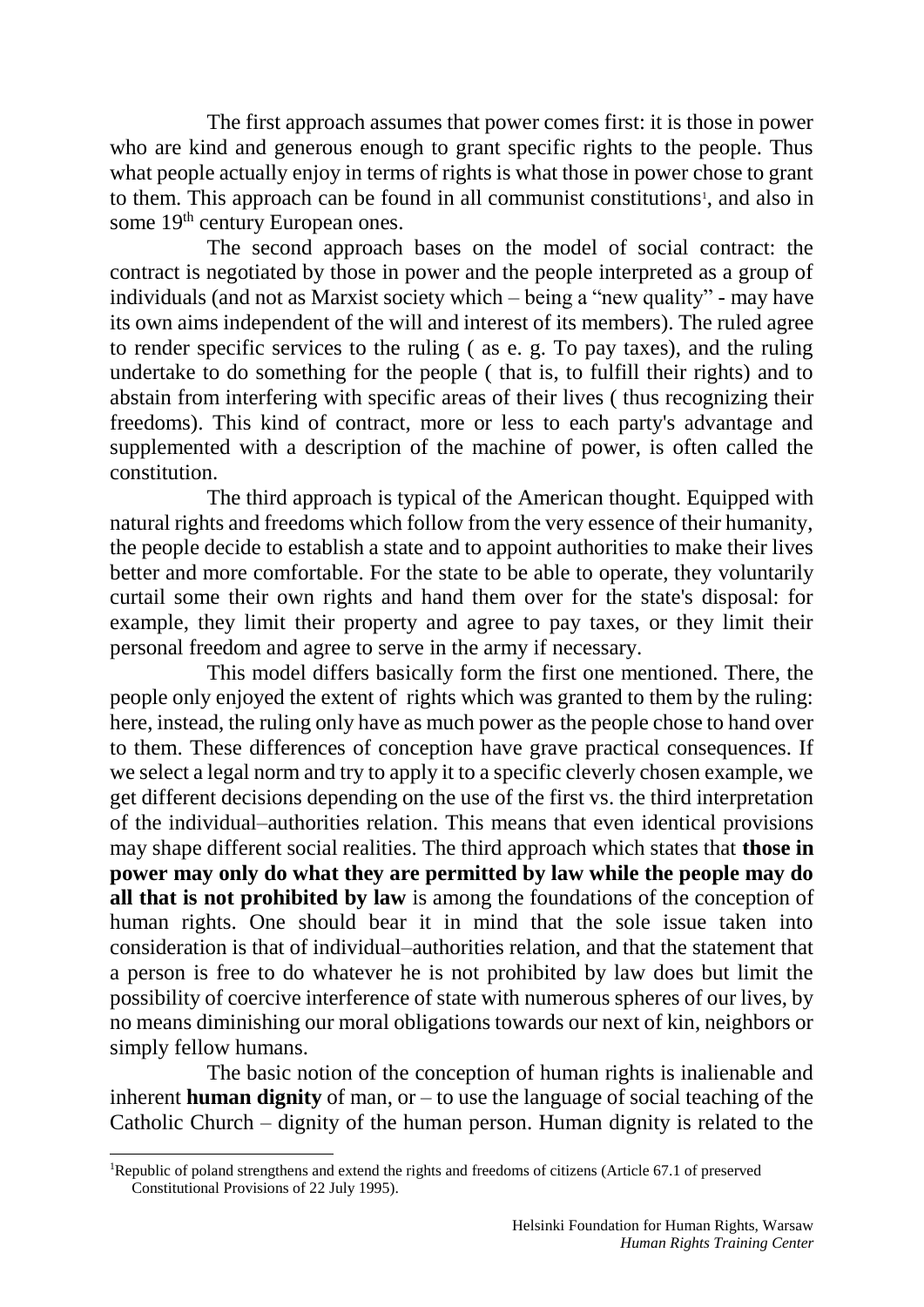very essence of humanity and follows from the fact of being human: it is due equally to an infant who has never done anything good or bad in his life yet, and to the greatest of criminals. Human dignity is not the same as personal dignity which actually approximates the noting of honor. Personal dignity has to be earned: noble deeds make it higher but a person can lose it altogether through a shameful deed. What matters for human rights, though, is the former dignity – that of the human being. Its grounds can be found in many different religions and philosophies. To a Christian, it follows from the facts that created as the image and likeness of Go, man possesses a particle of dignity of his Creator. However, the actual way in which the existence of human dignity is justified and the specific religion or philosophy from which that dignity is derived appears not to be of greater importance for our further reasoning: discussing the consequences of its existence, we ultimately reach highly approximating catalogs of freedoms and rights due to the individual in his relations with state authority: rights which protect him against humiliations, abasement, and inhuman treatment by powerful state with its means of constraint.

Those very rights and freedoms are the sheath and screen protection the dignity of each individual against an assault by the authorities. Thus what human rights actually do is not to guarantee that a person will be loved, happy, and prosperous: they do not even guarantee justice and the minimum welfare. They merely protect individuals against abasement and assaults against their dignity, and that on part of one of potential violators only but at the same time the most powerful one – state authority which is translated into majority will in a democratic system.

Human rights make it possible for the individual to preserve his individuality, to survive as a unique person: there has never been and there will never be anybody just like any one of us, with our individuality equipment of memories, emotions, and thoughts. The opposite of systems which respect the uniqueness and individualism of each and every person are totalitarianism creating the "new man", standardized and conceived by dictators. Such ideal citizens all say and thinj the same; in the extreme version, they all wear north-Korean or Chinese uniforms and march or form gigantic tableaux vivants on stadiums in praise of their Leader and Father or the idea that organizes their lives.

Deduced from human dignity are two basic notions: **freedom** and **equality.** Even today, the term freedom has a somewhat different meaning in North America than in Europe. This results from the two continents' historical conditions and different situations of their peoples at the close of the  $18<sup>th</sup>$  century when the modern conception of human rights was shaped. In America, the settlers went west; fertile lands were in abundance, and the state they formed was merely to defend them against internal and external enemies. It was to establish the institution of sheriff and a law enforcement system to protect them from the former, and an army to defend them from the latter. The Indians were treated as an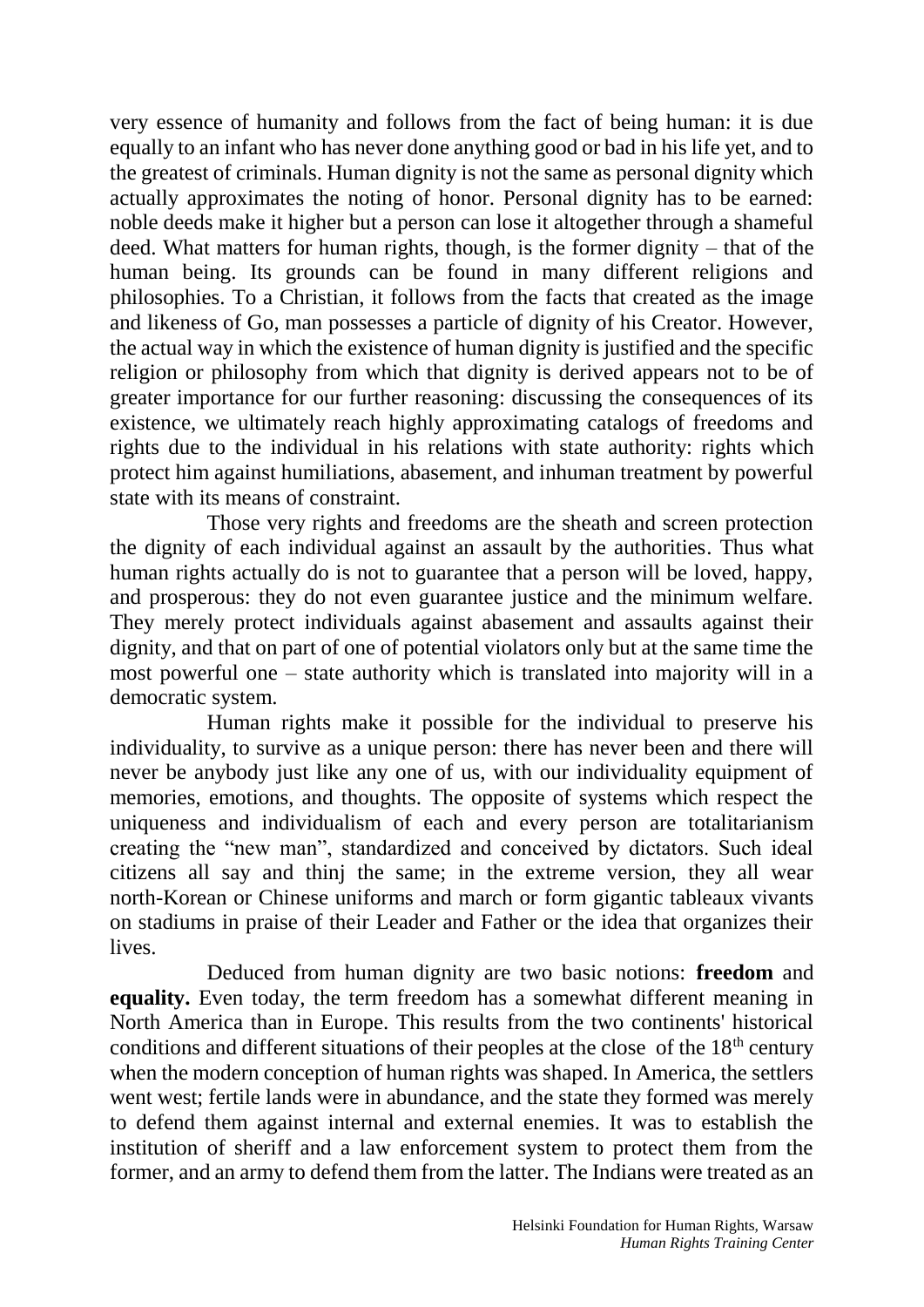external enemy. Any further state interference with settlers' lives would be not merely redundant but even undesirable as it would reduce their chances for success. Hence the conception of **freedom from state:** its role reduced to that of a watchman, state was to perform but the function of defense. At the same time, a provision was inserted in the Declaration of Independence which spoke of the right to pursue happiness. It was interpreted as a negative right: Americans are free to pursue happiness, and state is not to interfere with their pursuit.

In that same period, Europe had no land to be taken over; most people worked on someone else's land and were submitted to economic and sometimes also judicial authority of great landowners. Those People hoped to obtain their freedom form state which had powers to curb their immediate oppressors. This is how the conception of **freedom through state** was developed. It was accompanied by expectations that state would make each individual citizen happy; thus formulated, the right to happiness was reflected in the documents of the French Revolution. With time, this claim consciousness of the European conception of freedom found its reflection in the continent's history: it was there that systems appeared which thought they knew what was good for their people and what would make them happy; horribly enough, some even tried to carry their into effect.

Used by politicians, the term **"equality"** can have a variety of meanings. A person with what might be called a communist ideological background ( to simplify matters somewhat) means **equality** of services due, that is of the **living conditions.** The embodiment of this conception was the slogan that "we all have the same stomachs" which meant that all people deserve the same.

Used by a socialist, equality means **equal opportunities.** Entering life, all people should be given the same opportunities. Later on, a talented and industrious person will go to the top and his opposite will not; but they should both be equal at the start. This way of thinking appears in conceptions of human rights in the area of the rights of persons belonging to national and social minorities.

To a liberal, finally, equality means **equality of rights and equality before the law.** Equality of rights greatly approximates the ban discriminations, interpreted as any differentiation of rights or qualifications which lack a rational, nay physical or biological justification. Thus a provision banning a blind person from driving would not constitute a discrimination due to its rational grounds: instead, it would no doubt discriminatory if driver's licenses were not issued to blondes or Gypsies. Legal systems free of discriminatory provisions can be created in practice; but attempts have failed so far to create a system which would also fulfill the other liberal requirement: equality before the law. All over the world, the rich and famous receive a better treatment from state functionaries than members of stigmatized and socially despised groups. A variety of systems are conceived to make up for such differences; nowhere, however, have such systems proved fully successful. Perhaps the demand that all be treated equally simply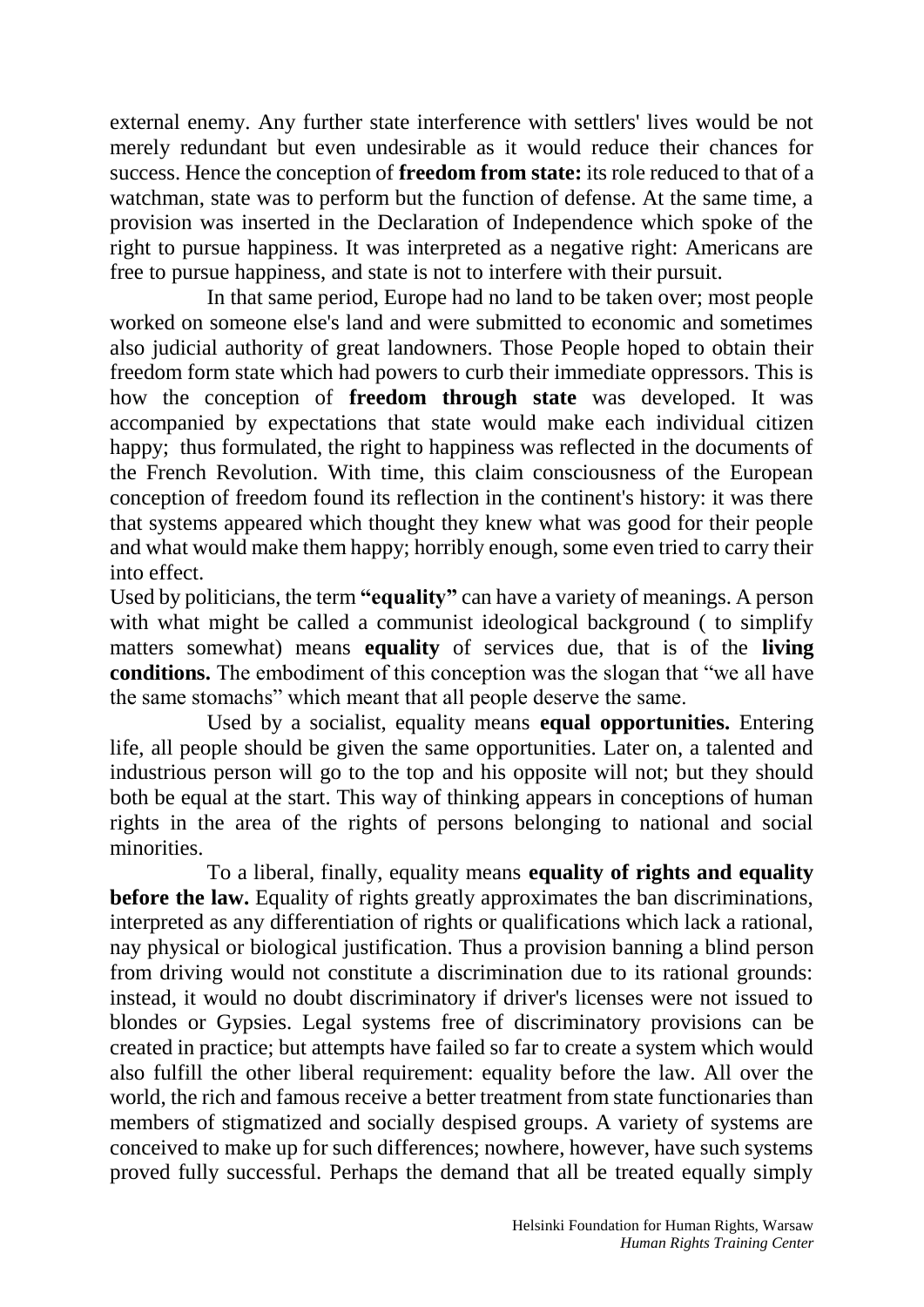cannot be satisfied which is not to say that we should cease to pursue this aim. Naturally, elements of irrational differentiation may appear in social or interpersonal relations; this, however, goes beyond our sphere of interest – the relations between individual and state.

The discussion on equality and freedom provide the point of departure for formulation of catalogs of substantive rights and development of institutions and procedures to guarantee the observance of contents of such catalogs by state.

Most substantive rights are **limited rights.** Of those specified in the European Convention of Human Rights, only freedom torture and slavery cannot be restricted under any circumstances. Whatever. As regards the remaining rights, they can be restricted if their exercise clashes with the rights and freedoms of other persons or with interests such as e. g. Security of state. All restrictions, however, are only admissible on account of specifically stated aims and have to be introduced statutorily, the Government not being empowered to imposed them. Admissible is only the smallest possible limitation which is sufficient to protect the interest with which the exercise of a right proves to collide; and finally, the form of such limitation must be one which is admissible in a democratic society of free individuals. The European Court of Human Rights examines cases of limitation of rights for possible violations of the above four requirements. Groundless under European law is therefore the fear characteristic of persons who grew up in the communist system that whenever those in power are permitted a limit a right, they will certainly abolish that right altogether. Limitations are and indeed have to be admissible but their extent and from are submitted to a most restrictive scrutiny. Thus the possibility of limiting human rights by no means acts to abolish their essence. The search for limits to human rights and freedom is often difficult and gives rise to many conflict, scientific and technological progress causing ever new problems.

A mere recognition of human rights and freedom is but of little importance if no **procedures** are provided for each individual effectively to defend himself against violations of those rights. Those in power invariably tend to violate the rights of the ruled as such violations make ruling more effective and may also make the road to noble and commendable aims shorter. This tendency can be found among rulers irrespective of the political system. Hence the fundamental problem of developing procedures to prevent it: that is, to prevent rulers from taking "shortcuts". This was particularly noticeable in People's Poland: despite the fact that the Constitution did provide for specific human rights, and the ratification in 1976 of the International Covenant on Civil and Political Rights, citizens had no procedural rights. There was no recourse to the law making it possible to sue a commune official, an officer of the Civil Militia, or a minister for violation of a person's rights, and a reference to the Constitution or international law met at best with mild mockery. In developed democracies, agencies and institutions protecting human rights and freedoms include courts, also administrative and constitutional ones, parliamentary ombudsmen,